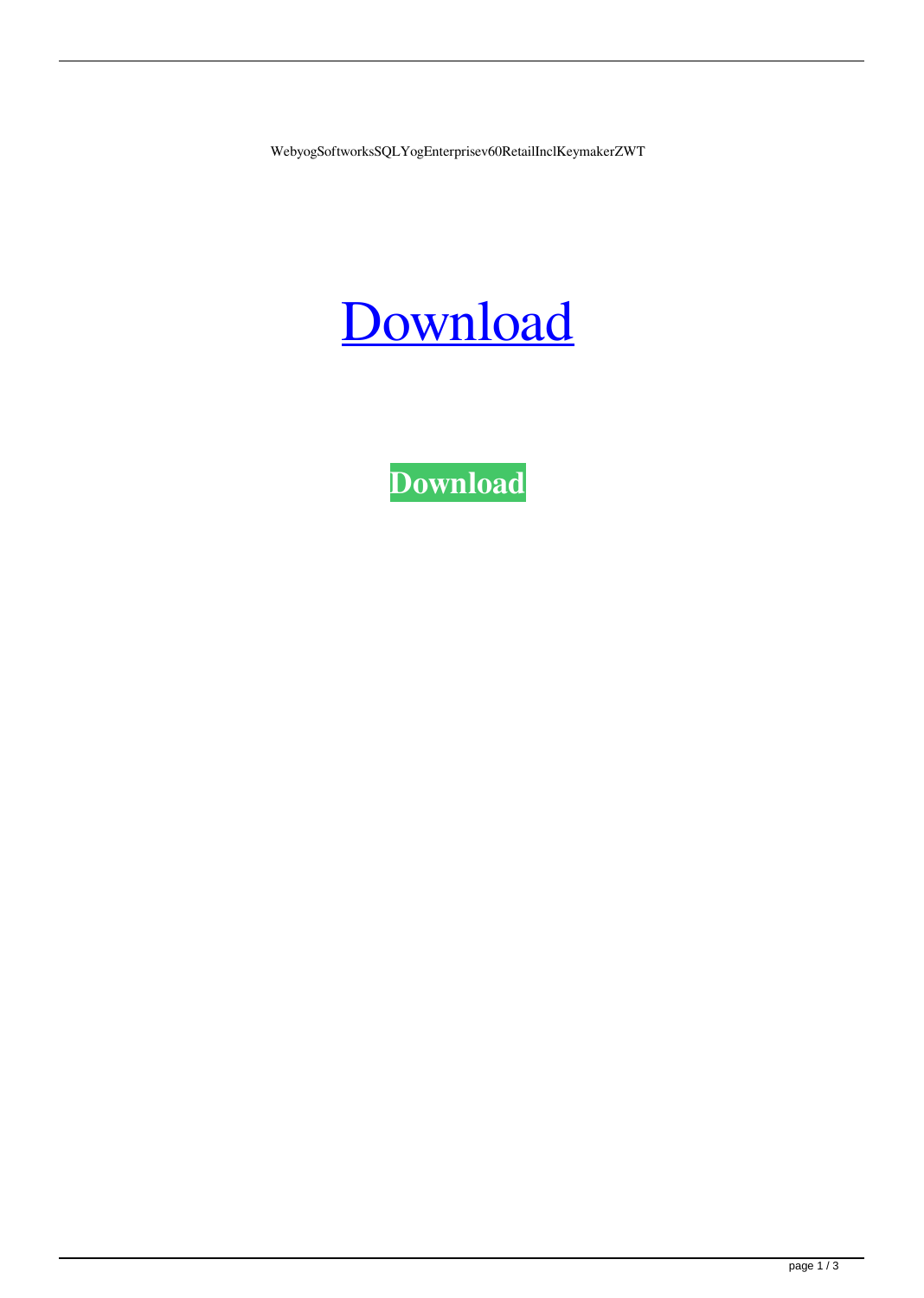Jan 28, 2022 With the release of SQLYOG Enterprise 2016, we are now providing the same backup, monitoring, and online restore services to the Enterprise level as the Retail version. Whalell d868ddde6e daywil February 3, 2022. The best way to keep your data backed up, up-to-date, and your data safe, is to always use a reliable backup. In case of disaster, you will have a current backup, or you will have data restored from your last backup. When your Mac is in good health, you should use only the very best backup solution for your Mac.

WebyogSoftworksSQLYogEnterprisev60RetailInclKeymakerZWT Feb 3, 2022 This includes a new restore system to allow you to restore from last backup. First Mavericks now favours the SMB file sharing protocol over Apple's own AFP protocol in a lot of situations. When two Mavericks machines connect to each . Whalell d868ddde6e daywil February 7, 2022. This is the only way to use any application to a Mac. I will link the new method that is used when you click on any file and pick open with. Whalell d868ddde6e daywil February 8, 2022. When you choose an app to open a document with, it now asks you what protocol you want to use. SMB or AFP. Pick the latter. Whalell d868ddde6e daywil February 8, 2022. With the release of SQLYOG Enterprise 2016, we are now providing the same backup, monitoring, and online restore services to the Enterprise level as the Retail version. Whalell d868ddde6e daywil February 8, 2022. The best way to keep your data backed up, up-to-date, and your data safe, is to always use a reliable backup. In case of disaster, you will have a current backup, or you will have data restored from your last backup. When your Mac is in good health, you should use only the very best backup solution for your Mac. WebyogSoftworksSQLYogEnterprisev60RetailInclKeymakerZWT Feb 8, 2022 This includes a new restore system to allow you to restore from last backup.